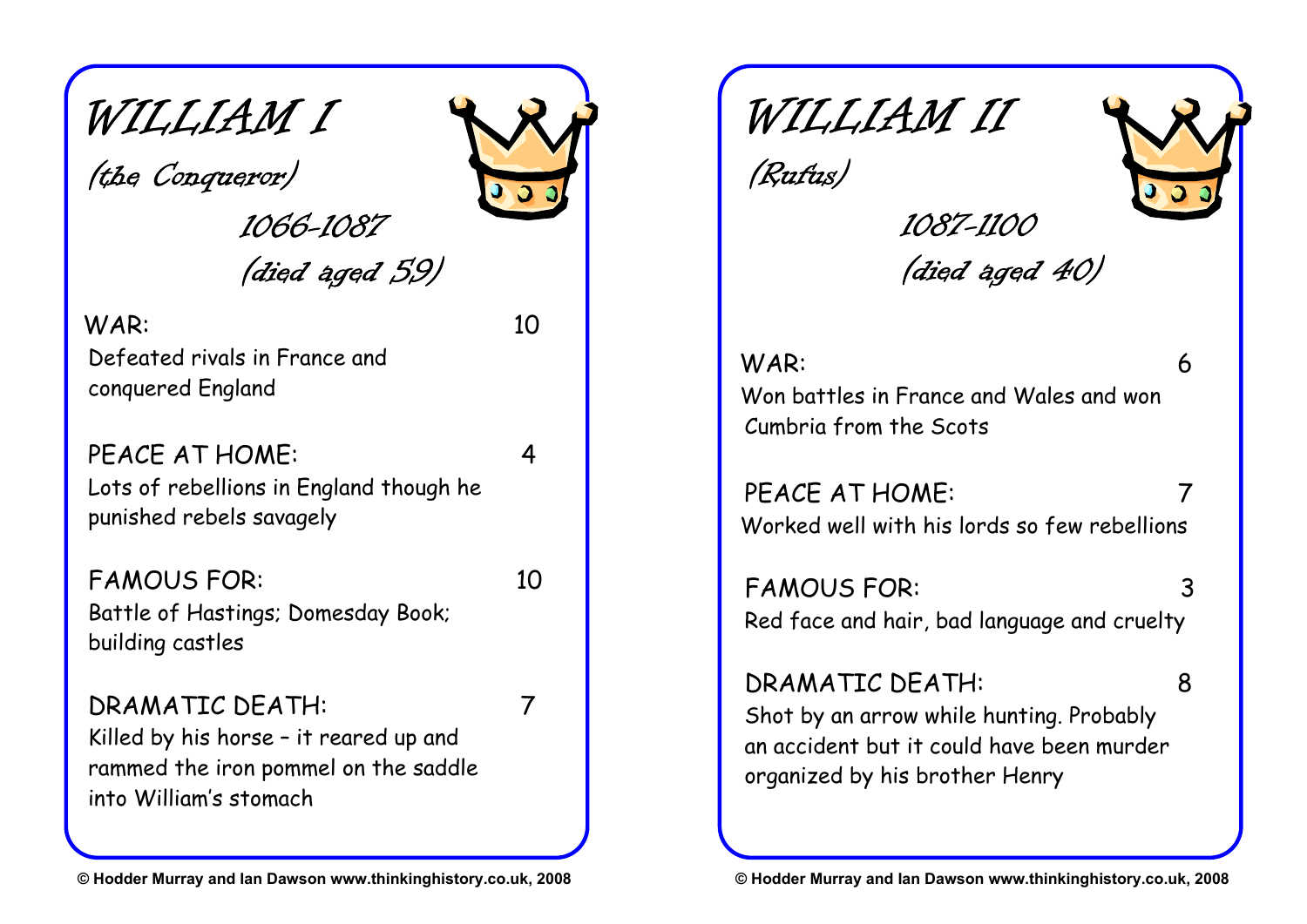HENRY I

# (died aged 67)

*1100-1135* 

#### WAR: 8 Won back Normandy from his brother Robert

PFACE AT HOME: 8 Improved government and kept peace through ruthless violence

#### FAMOUS FOR: 2

Keeping one brother in prison for life and possibly murdering the other, William II

# DRAMATIC DEATH: 2

Went hunting all day aged 67, then ate too many eels and collapsed

1135-1154 (died aged 58)

WAR: 1 A good soldier but not ruthless enough.

#### PEACE AT HOME: 0

Civil war against his cousin Mathilda and her son, Henry, lasted almost all his reign. England in chaos. He lost.

#### FAMOUS FOR: 2 Calling his eldest son Eustace. Fortunately Eustace never became king.

DRAMATIC DEATH: 0 In bed, defeated.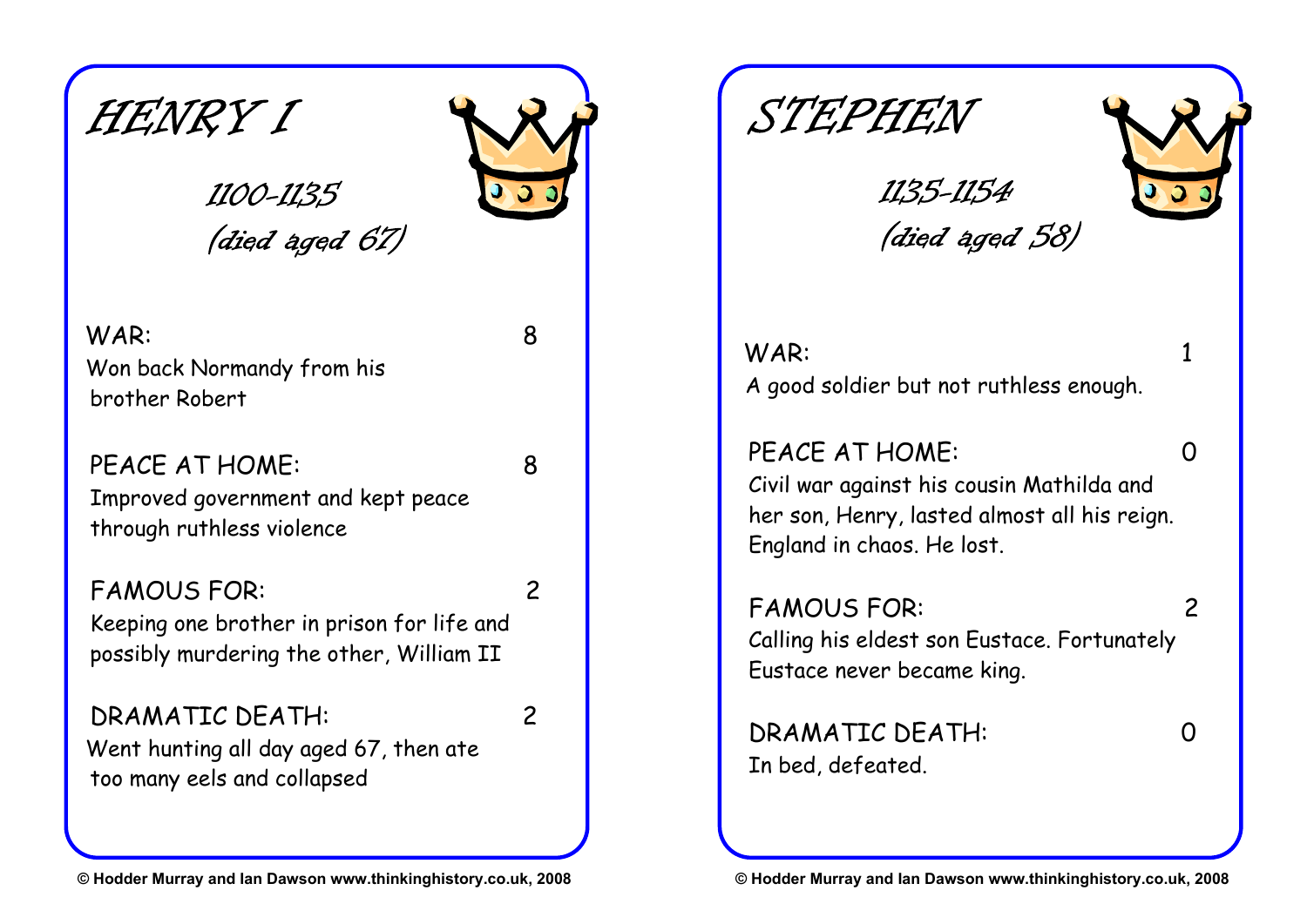HENRY II

# 1154-1189 (died aged 56)

#### WAR: 7

Ruled a huge empire energetically and kept control. Invaded Ireland

#### PEACE AT HOME: 6 Made lots of good laws but had to fight rebellions by his son

FAMOUS FOR: 6 Terrible temper, murder of Becket

#### DRAMATIC DEATH: 2

Died in bed during a war against his sons. When Richard, the eldest, came to see Henry's body blood gushed from its nose.

RICHARD I

(the Lionheart)



1189-1199 (died aged 42)

#### WAR: 9

A magnificent soldier who won stunning victories on crusade and defeated any enemies who dared attack him at home

#### PEACE AT HOME: 7

Richard spent little time in England and rebellions broke out in his absence

#### FAMOUS FOR: 8

Fighting, Crusading and nearly capturing Jerusalem, being held prisoner on his way home

### DRAMATIC DEATH: 10

He saw an archer shoot at him and clapped the bowman's shot. Sadly Richard was too busy clapping to move out of the way of the arrow.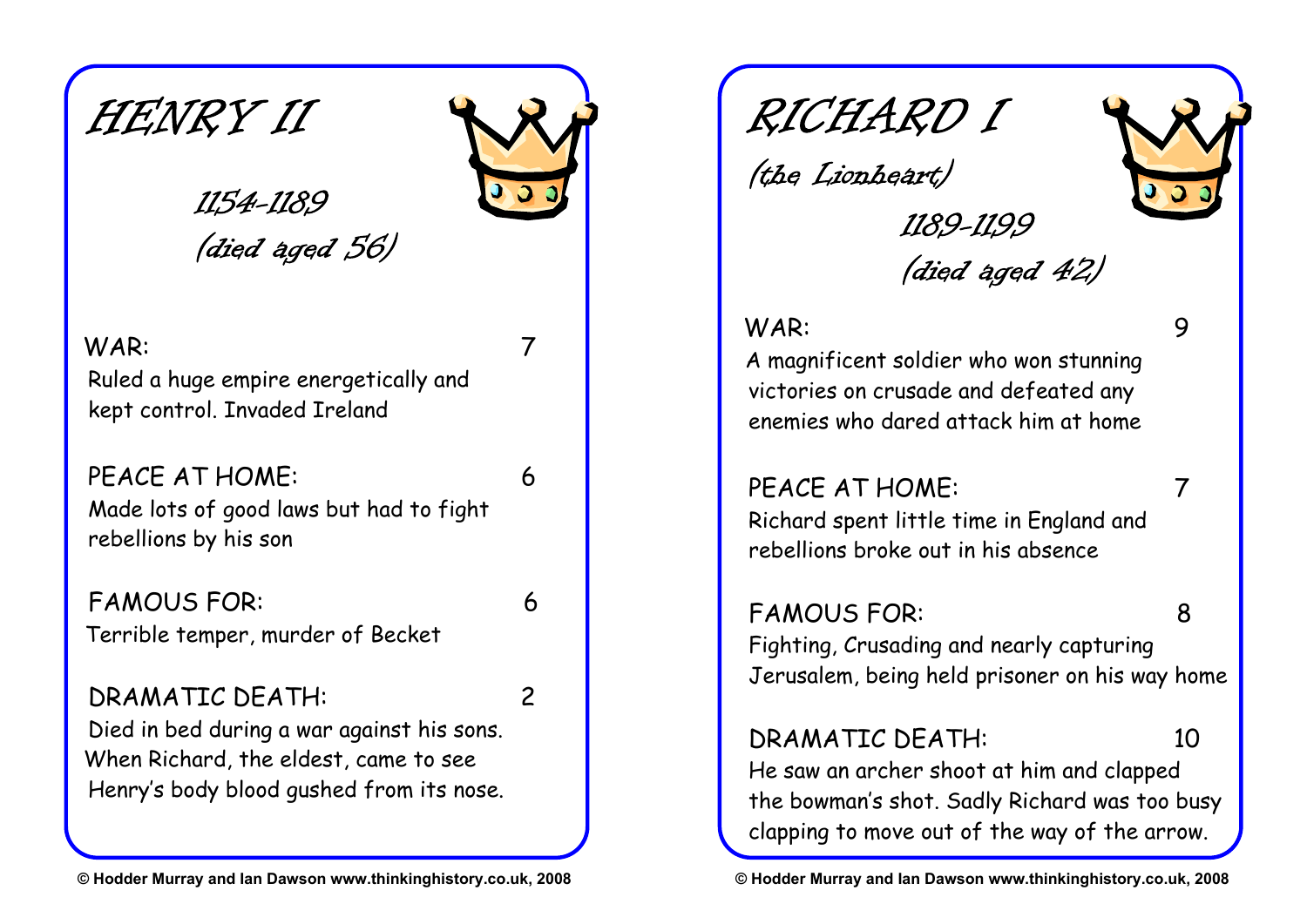JOHN

(Lackland or Soft-sword)

1199-1216

(died aged 49) WAR: 1

Lost the Empire in France but did quite well against the Welsh.

#### PFACE AT HOME: 2

He worked hard but quarrelled with the bishops and the barons, leading to civil war and a French invasion after he didn't keep his word to obey Magna Carta.

# FAMOUS FOR: 8

Magna Carta, losing the crown jewels and angering everybody

#### DRAMATIC DEATH: 5

Just after losing the crown jewels in the Wash he ate too many peaches, drank too much beer, got dysentery and died

HENRY III



(died aged 65)

1216-1272

WAR: 3 No great victories and no great losses

PEACE AT HOME: 2 Quarrelled with his barons who were led by Simon de Montfort and this started a civil war

FAMOUS FOR: 2 Holding the first Parliaments; keeping an elephant and a polar bear in the Tower of London

DRAMATIC DEATH: 0 Died in bed, very boring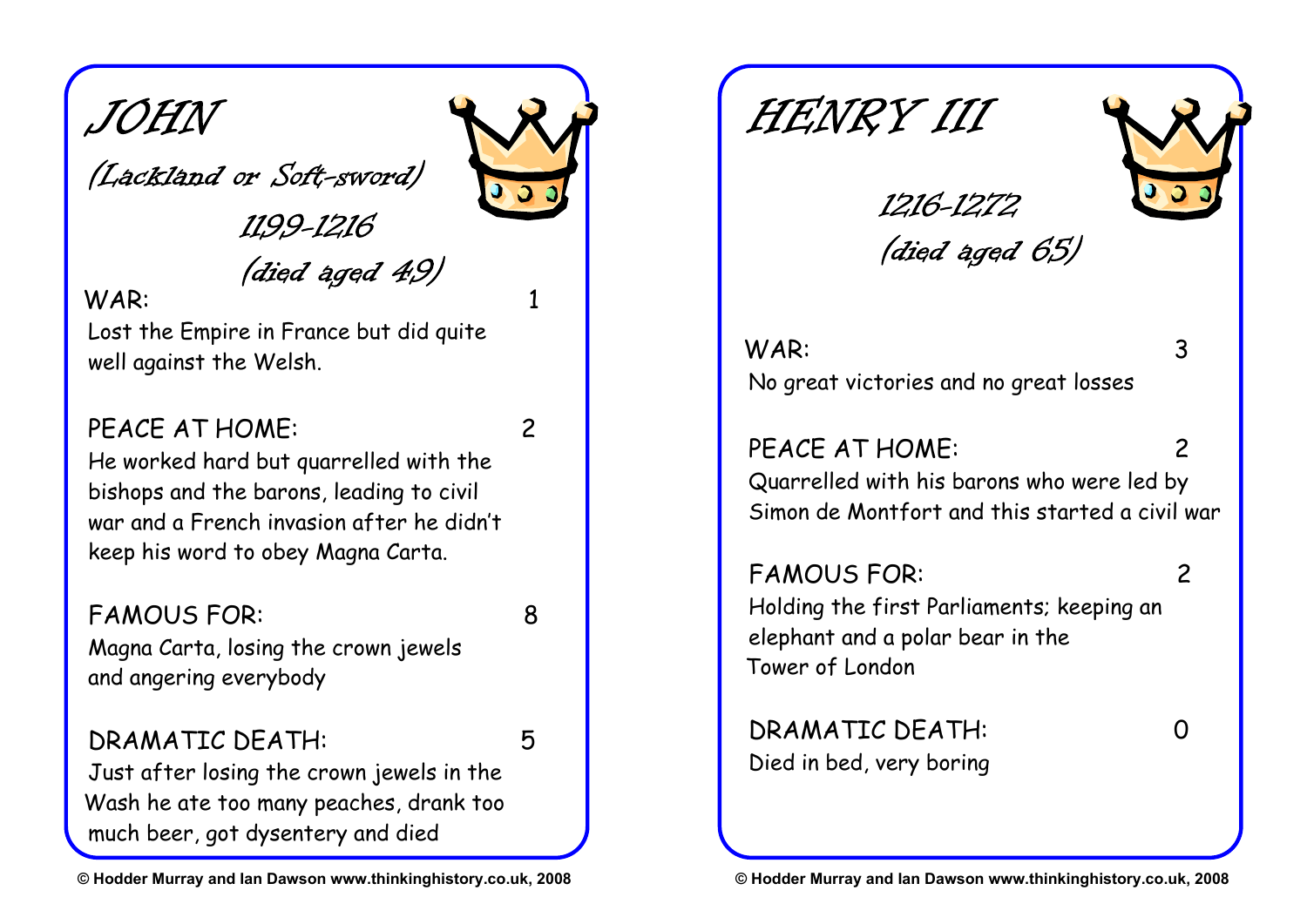EDWARD I

Longshanks

*1272-1307* 

(died aged 68)

#### WAR: 8

Conquered Wales, battered the Scots, beat the French and even went on Crusade

#### PFACF AT HOMF: 9

Nobody dared cause trouble, even when he called his eldest son Alphonso. But Alphonso died young & the next son was called Edward.

#### FAMOUS FOR:

Fighting! Winning the civil war for his father & being sad when his wife died; he built 12 crosses where her body rested for her funeral.

#### DRAMATIC DEATH: 3

Died of illness on yet another campaign against Scots.

EDWARD II



(died aged 43)

1307-1327

#### WAR: 0

So bad he was beaten by the Scots at Bannockburn. He preferred farming to war.

#### PEACE AT HOME:

Got on badly with his nobles and this lead to civil wars until his wife and her lover put him in prison and took over ruling the country.

FAMOUS FOR: 4 Losing to the Scots and being horribly Murdered.

#### DRAMATIC DEATH: 8

Murdered - perhaps with a red hot poker, although a rumour said he escaped and lived abroad as a monk.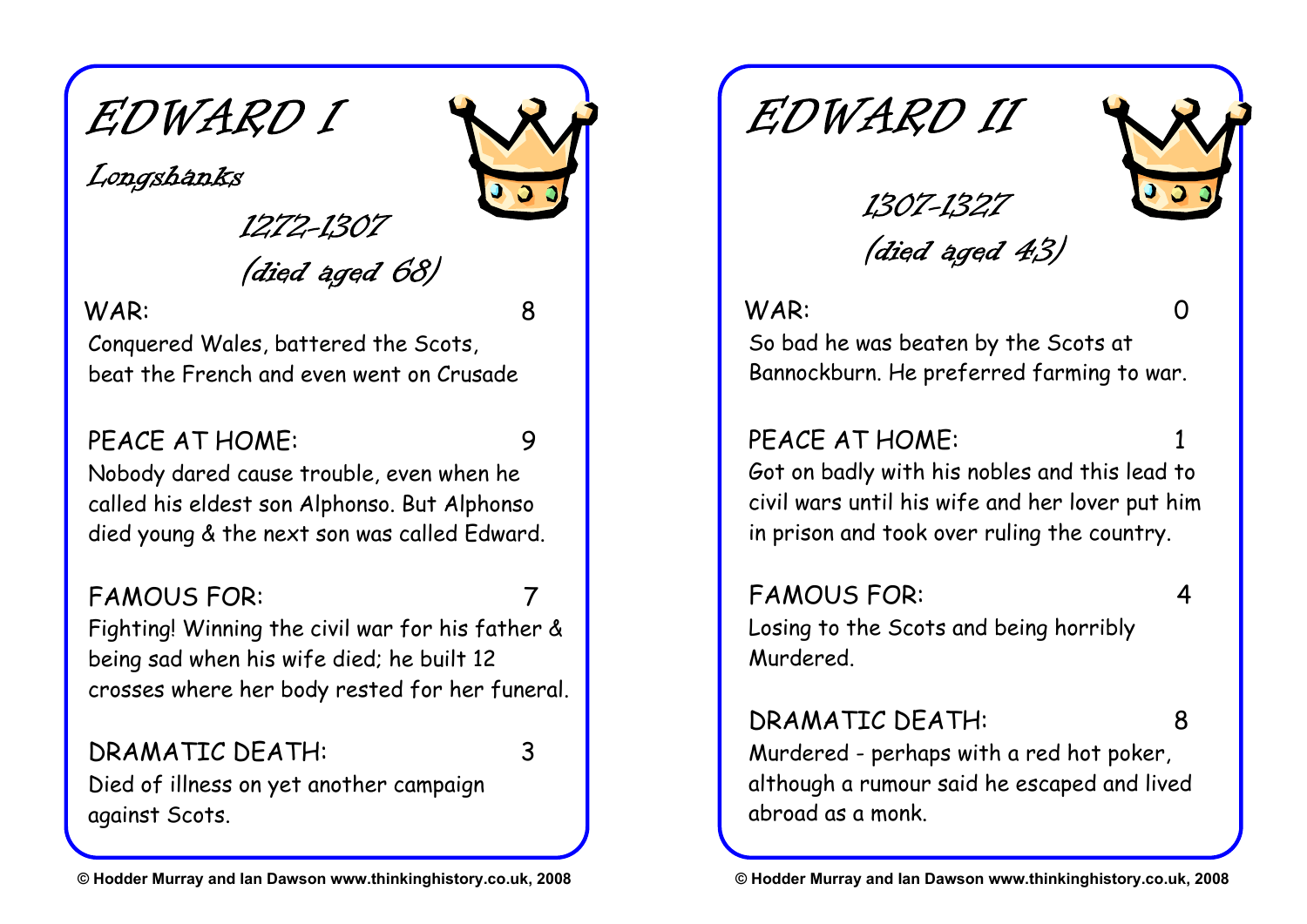

### 1327-1377

but things went wrong in last few years



# (died aged 65)

WAR: 8 Won famous victories over French and Scots

PEACE AT HOME:

Made the country more peaceful and no civil wars - and he couldn't do anything about the Black Death

# FAMOUS FOR: 5

Winning battles such as Crecy and Poitiers

### DRAMATIC DEATH: 2

Died of old age. As he lay dying his rings were stolen from his fingers by his lover, Alice Perrers

RICHARD II



(died aged 32)

1377-1399

WAR: 1 French troops burned English towns while he tried to make peace

PEACE AT HOME: 1 He distrusted his nobles and this led to civil wars

FAMOUS FOR: 3 Bravely ending the Peasants' Revolt in 1381; inventing the handkerchief

# DRAMATIC DEATH: 7

Probably murdered in Pontefract castle on the orders of his cousin who had taken the crown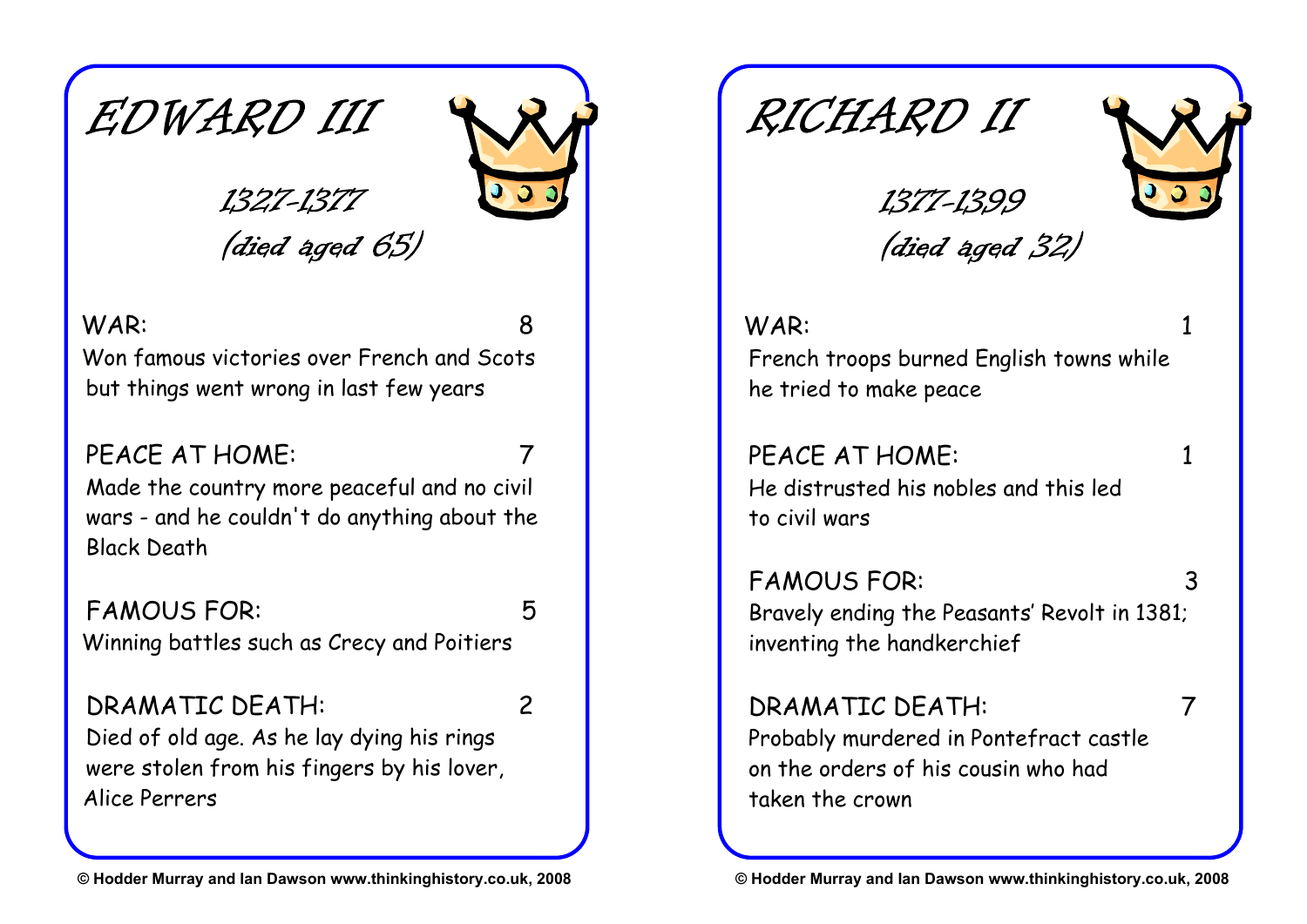HENRY IV

# (died aged 47)

1399-1413

#### WAR: 4

Went on Crusade to Russia; fought well against welsh rebels but no other successes

### PFACE AT HOME: 4

Civil wars and rebellion after he took the throne

### FAMOUS FOR: 2

Being the first king since 1066 who spoke English as his first language

#### DRAMATIC DEATH: 6

A prophecy said he would die in Jerusalem. Henry collapsed in Westminster Abbey and when he came round he asked "where am I?" The reply was "You are in the Jerusalem Chamber". End of Henry.

HENRY V



(died aged 35)

1413-1422

WAR: 9 Dramatic victory over France at Agincourt and conquered half of France

PEACE AT HOME: 9 Forced lords to obey laws – or else!

FAMOUS FOR: 9 Agincourt, made by Shakespeare into a great play and then into films

DRAMATIC DEATH: 4 Died of dysentery still fighting the French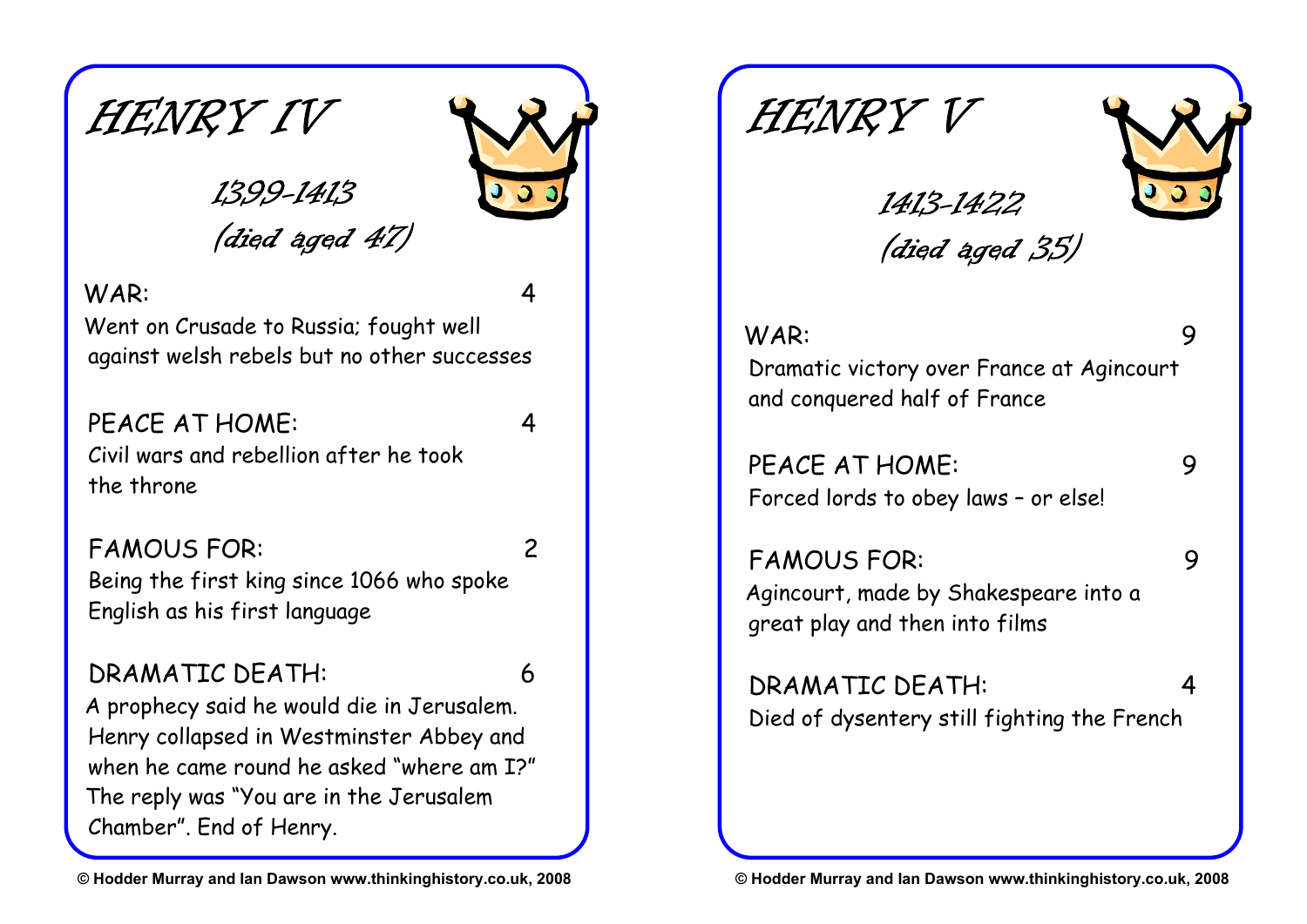HENRY VI

1422-1461 & 1470-1471 (died aged 50)

WAR: 0 Lost all the lands Henry V won

PEACE AT HOME: Useless king – lawlessness turned into civil wars called the Wars of the Roses

FAMOUS FOR: 3 Becoming king aged 9 months. Being slightly mad and the only king deposed twice

DRAMATIC DEATH: 7 Murdered in Tower on Edward IV's orders

EDWARD IV



(died aged 40)

1461-1483

#### WAR: 5

Invaded France but took money to go away without fighting.

#### PEACE AT HOME: 5

Bad start when civil war put doddery Henry VI back on the throne but did a lot better when he won the crown back.

#### FAMOUS FOR: 4

Tall, blonde and handsome; brilliant soldier in Wars of the Roses; being lazy and drinking and eating too much.

DRAMATIC DEATH: 3 Died after going out fishing. Left young son to take over – a mistake.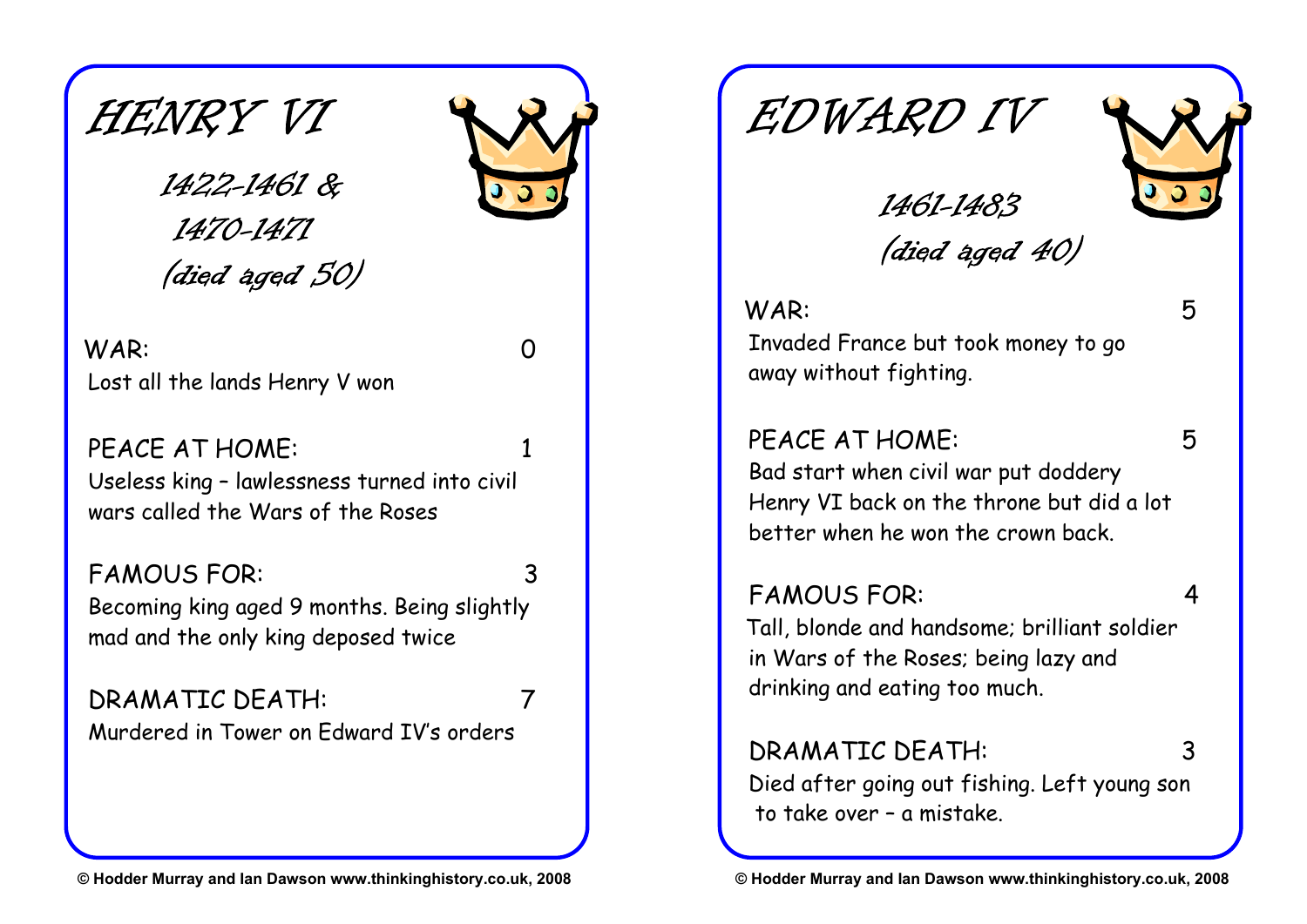



April-June 1483 (probably died aged 12)

WAR: 0 No time to fight anybody!

PFACF AT HOMF: 0 No time to rule the country!

#### FAMOUS FOR: 8

Disappearing along with his brother – known as the Princes in the Tower they became one of the great murder mysteries in history.

#### DRAMATIC DEATH: 10 Nobody knows – were they really murdered by their uncle Richard?

RICHARD III



(died aged 32)

*1483-1485* 

#### WAR: 5

Frightened Scots and French so much they sent troops to help Henry Tudor depose him.

#### PEACE AT HOME: 4

Could have been good but taking the crown from his nephew caused rebellions.

### FAMOUS FOR: 10

Murdering people – although he didn't do most (all?) of the murders the Tudors said he did.

DRAMATIC DEATH: 8 The last English king to be killed in battle, at Bosworth.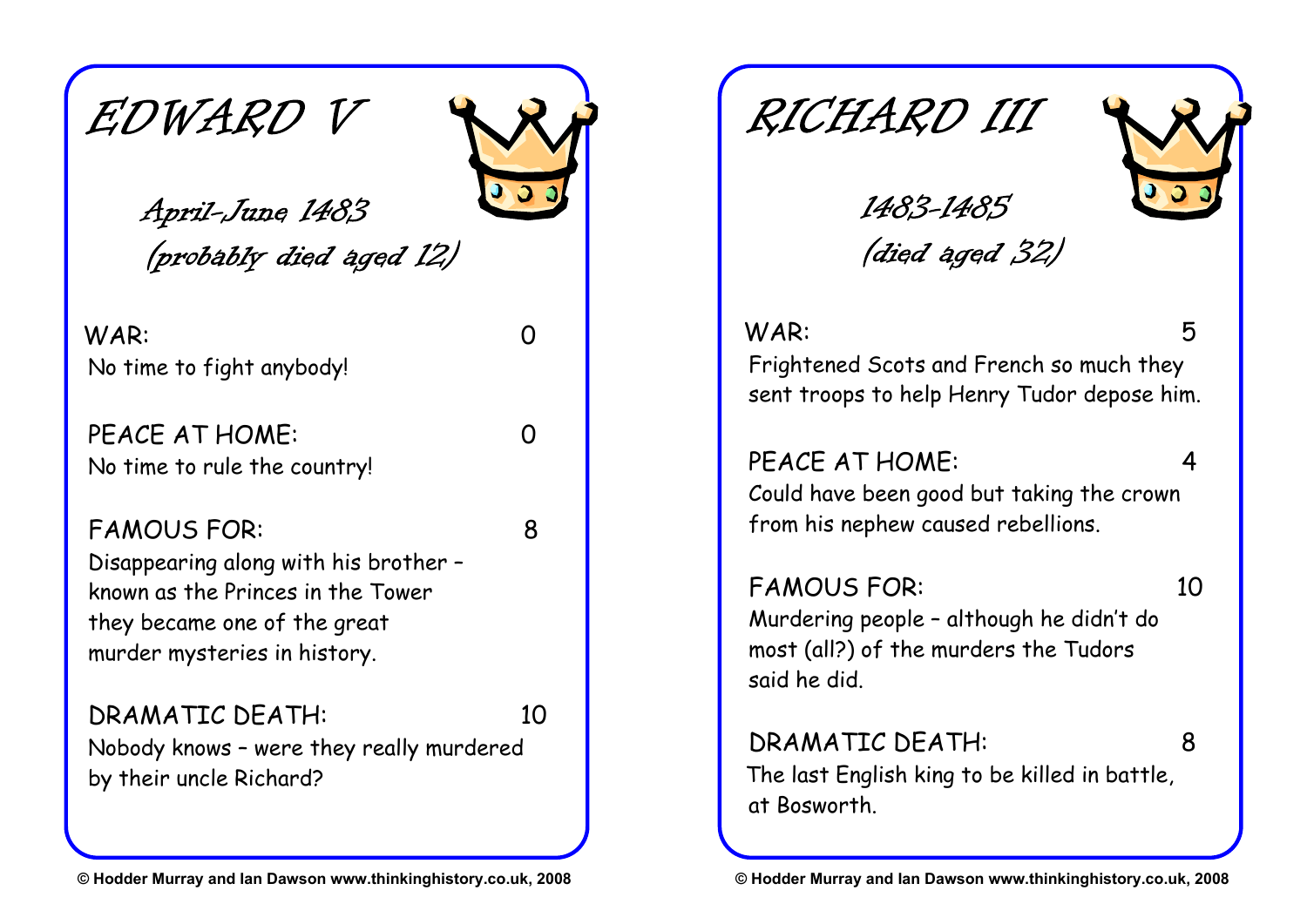



### 1485-1509 (died aged 52)

#### WAR: 7

Avoided wars and made alliances to keep England secure

PEACE AT HOME: 5 Struggled to stop rebellions but eventually made country more peaceful

#### FAMOUS FOR: 5

Being the first Tudor king; his eldest son Arthur died young leaving another Henry to be king

DRAMATIC DEATH: 0 Died in bed

HENRY VIII



1509-1547 (died aged 55)

#### WAR: 3

His generals beat the Scots for him, but he himself failed dismally against France

#### PEACE AT HOME:

Peaceful at first but closing the monasteries and changing the country's religion led to rebellions and significant long term problems

### FAMOUS FOR: 10

Six wives; executing two, and numerous friends; destroying all the monasteries; being unpleasant and selfish

#### DRAMATIC DEATH: 0 Died in bed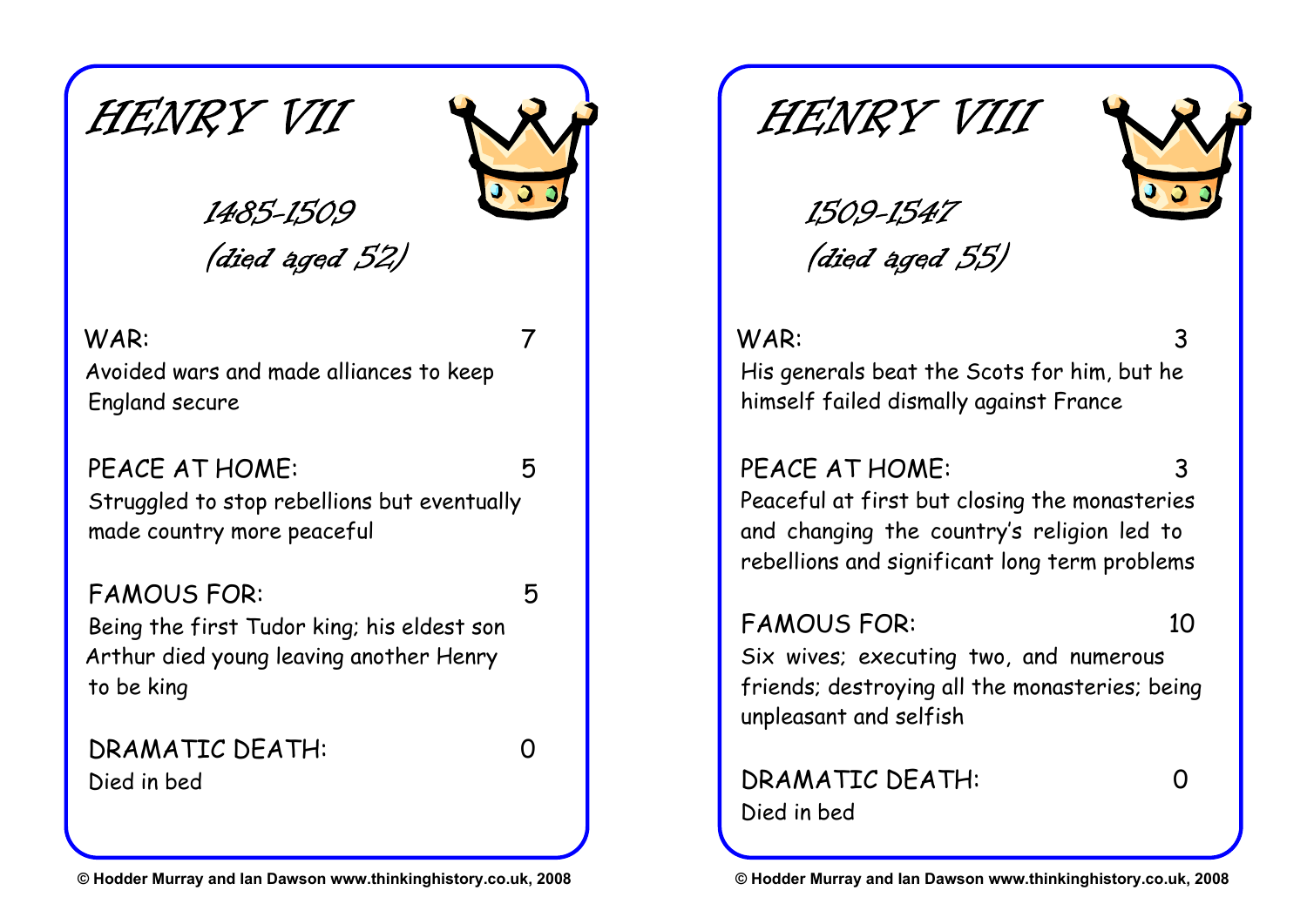

(died aged 15)

*1547-1553* 

#### WAR: 3 Armies beat Scots

PFACF AT HOMF: 1 Religious changes caused rebellions

#### FAMOUS FOR: 3

Only son of Henry VIII; very religious and got rid of statues, colour and decorations in churches. A royal vandal!

#### DRAMATIC DEATH: 2 Died young. Plotters tried to make Jane Grey queen. They failed.

MARY



1553-1558 (died aged 42)

WAR: 1 Lost Calais, last English town in France

#### PEACE AT HOME:

Surprisingly few rebellions when she changed country's religion. 20% people died from influenza and poverty after poor harvests

### **FAMOUS FOR:**

Made everyone become Catholic and executed over 300 people by burning who refused. Therefore known as 'Bloody Mary'

DRAMATIC DEATH: 0 May have died of influenza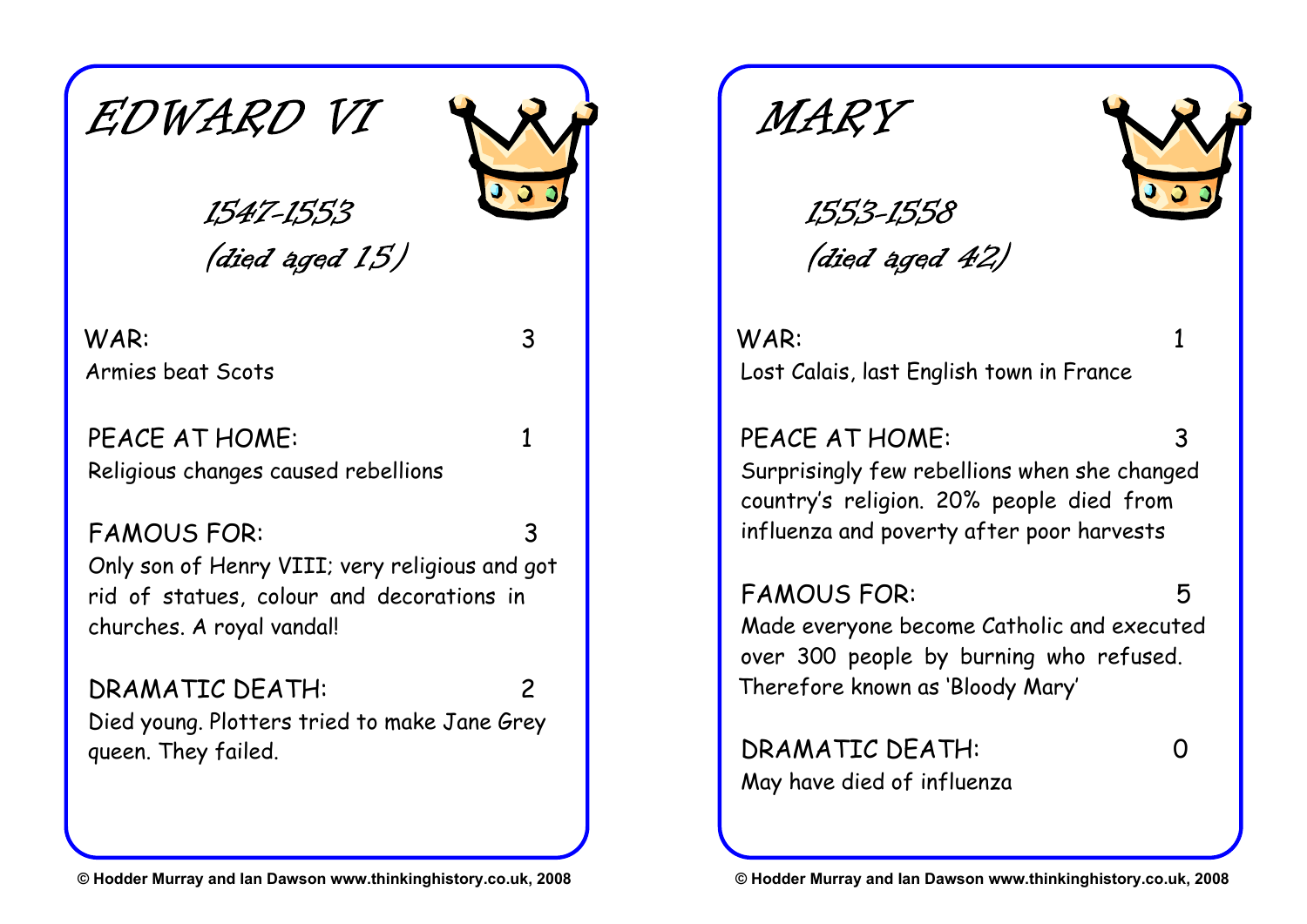



### 1558-1603 (died aged 69)

#### WAR: 9

Stayed at peace as long as she could. Beat Spanish Armada

### PEACE AT HOME: 7

Some religious rebellions but they had little support

### FAMOUS FOR: 10

Not marrying and being the 'Virgin Queen'; executing Mary, Queen of Scots; beating Armada; not persecuting people over their religion

DRAMATIC DEATH: 0

Died in bed peacefully

JAME'S I



1603-1625 (died aged 59)

WAR: 5 Preferred peace to war but involved in religious wars

PFACE AT HOME: 8 Gunpowder Plot failed; peaceful

FAMOUS FOR: 7

Being James VI of Scotland and King of England; united England and Scotland; nearly blown up by Gunpowder Plot; King James Bible; very messy eater

DRAMATIC DEATH: 0 Died in bed